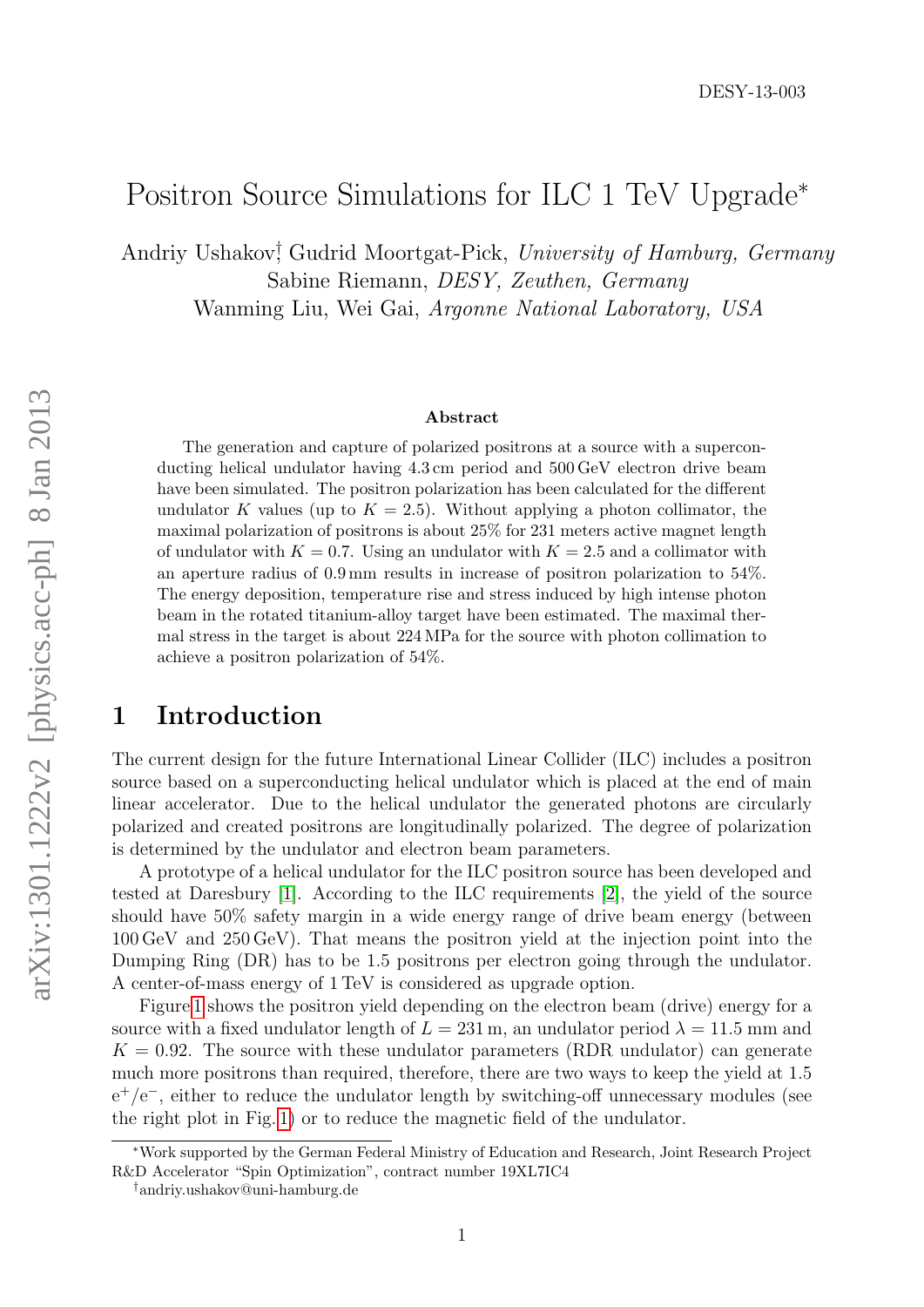

<span id="page-1-0"></span>Figure 1: Positron yield and polarization of the positron source with 231 m RDR undulator and 3.2 Tesla peak field of pulsed flux concentrator (left) and undulator length required for a yield of  $1.5 e^+/e^-$  (right).

The source parameters, especially the target thickness and positron capture optics, have been optimized for getting maximal positron yield for a 250 GeV drive beam: the titanium alloy (Ti6Al4V) target has a thickness of 0.4 radiation length; the 12 cm long pulsed flux concentrator has 3.2 Tesla maximal field. These parameters have been kept in all our calculations presented in this report. The simulations have been performed by a Geant4-based tool that was specially developed for Polarized Positron Source Simulations (PPS-Sim) [\[3\]](#page-7-1). Figure [2](#page-1-1) shows the capture efficiency of the source with RDR undulator. The capture efficiency is the ratio of the number of positrons at the end of the source (the positron beam has to fit DR acceptance) to the number of positrons after the target. The maximum of capture efficiency is about 27% at 250 GeV. For a 500 GeV e<sup>−</sup> beam the capture efficiency is falling down to 21%.



<span id="page-1-1"></span>Figure 2: Capture efficiency of the source with RDR undulator and 3.2 Tesla peak field of pulsed flux concentrator.

Figure [1](#page-1-0) shows the dependence of polarization on the  $e^-$  energy (see the red curve on the left plot). The higher  $e^-$  energy results in lower polarization. 5% polarization at 500 GeV is too low to get any advantages for physics of using such low polarized positron beams.

The opening angle of undulator radiation (as well as the radius of photon spot size on target) is inversely proportional to the electron energy. For instance, doubled e<sup>−</sup> energy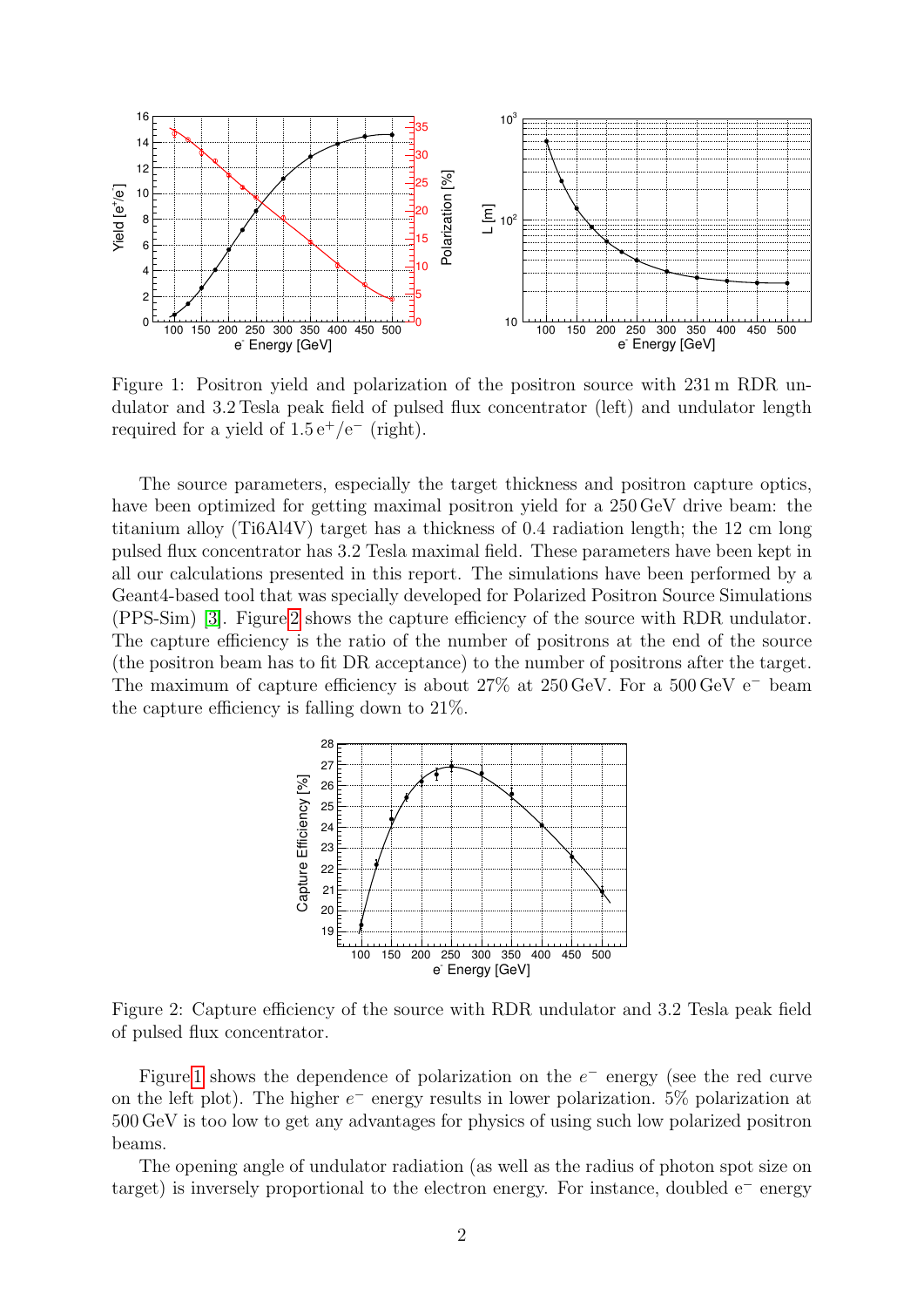results in four times higher energy deposition density in a stationary target. With lower K values higher polarization can be achieved. However, lowering the undulator B field will additionally reduce the photon spot size. Therefore, for the 1 TeV upgrade of the ILC, another undulator with higher period has been proposed in [\[4\]](#page-7-2).

In this report, the maximum achievable polarization of a positron source using a 4.3 cm period undulator and configurations with and without photon collimator has been estimated. The energy deposition and thermal stress in the target has been simulated.

## 2 Yield and Polarization of a Source with 4.3 cm Period Undulator

The e<sup>+</sup> yield and polarization of a source at 500 GeV e<sup>−</sup> and with different undulator periods have been estimated earlier (see Ref. [\[4\]](#page-7-2)). In this report, the dependence on the undulator K value will be analyzed for the selected 4.3 cm undulator period.

In PPS-Sim, the implementation of undulator radiation is based on Kincaid's model [\[5\]](#page-7-3). The efficiency of photon generation in the undulator having different  $K$  values is shown in Fig. [3](#page-2-0) (left plot). The photon yield has been normalized per electron and meter of undulator. The photon energy cut-off of the 1st harmonic and the average photon energy are also shown in Fig. [3](#page-2-0) (right plot).

An undulator with higher K value yields lower energy of the fundamental harmonic but larger contribution of higher harmonics. As result the average energy over the whole photon spectrum is growing with increasing field of undulator.

Both tendencies (yield and average energy versus  $K$ ) indicate that an electron beam passing an undulator with higher K generates a positron beam with higher current.



<span id="page-2-0"></span>Figure 3: Photon yield (left) and energy of photons (right) vs undulator K-value.  $E_{\text{ave}}$ is the average photon energy and  $E_1$  is the energy cutoff of the 1<sup>st</sup> harmonic.

The impact of the undulator field on the  $e^+$  polarization is shown in Fig. [4.](#page-3-0) In these simulations we suppose that the magnet length of an undulator cryomodule is 11 meters and the drift space between the end of the undulator and the target is 412 meters. If not all modules are necessary upstream modules are switched off.

Table [1](#page-3-1) summarizes the required number of active undulator modules and the  $e^+$  yield. Figure [5](#page-4-0) shows the average photon beam power of the source. The increase of required photon power for high  $K$  undulators is connected with a higher spot size of photon beam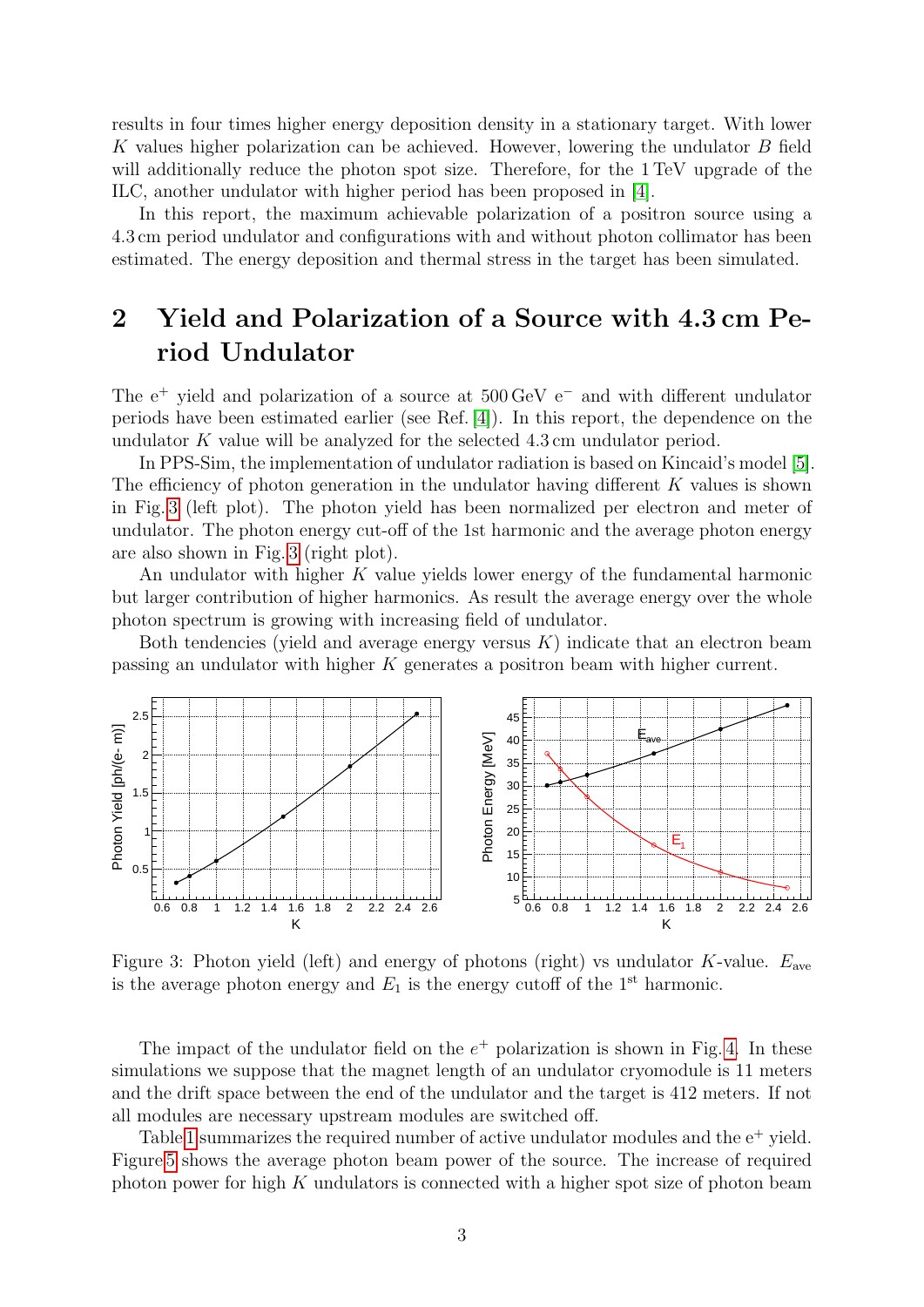(Fig. [5,](#page-4-0) right plot) and a higher energy of photons resulting in a higher energy spread of the positron beam. This makes the  $e^+$  capture more difficult.



<span id="page-3-0"></span>Figure 4: Positron polarization vs  $K$  for a source without collimator and with FC having 3.2 T peak field on beam axis. The blue numbers indicate the required undulator length.

<span id="page-3-1"></span>Table 1: Required number of active undulator modules and  $e^+$  yield vs K for a source without collimator.

| K   | $#$ Modules | $e^+$ Yield $[e^+/e^-]$ |
|-----|-------------|-------------------------|
| 0.7 | 21          | 1.564                   |
| 0.8 | 16          | 1.500                   |
| 1.0 | 11          | 1.521                   |
| 1.5 | 6           | 1.586                   |
| 2.0 |             | 1.655                   |
| 2.5 | 3           | 1.688                   |

As it could be seen in Fig. [4,](#page-3-0) the maximal polarization of a source without photon collimator is 25% for 231 meter undulator with  $K = 0.7$ . One possibility to get the polarization above 25% is a further reduction of the undulator field. In this case the undulator has to be longer then 231 meters. If such elongation of the undulator is not possible or not desired, the capture system must be improved to increase the polarization.

For instance, a flux concentrator with higher field improves both yield and polarization. Figure [6](#page-4-1) shows the dependencies of positron yield and polarization on the peak field of a 12 cm long FC with a taper parameter of  $0.035$  mm<sup>-1</sup>.

The efficiency of positron generation is growing fast for stronger undulator fields. Figure [4](#page-3-0) shows that even for the moderate 3.2 T peak field of FC, the source needs 121 meters undulator with strength  $K = 1$ ; such choice of source parameters results in 20% positron polarization. Only three undulator modules (33 meters of total active undulator length) are needed to get the required intensity of the positron beam at  $K = 2.5$ . Hence, there is a big reserve in undulator length in case of using a high  $K$  undulator. One possible way to increase the polarization is applying photon collimator [\[6\]](#page-7-4). The absorption of photons in the collimator and the reduction of the  $e^+$  yield can be compensated by lengthening the undulator.

Figure [7](#page-5-0) summarizes the dependence of maximal achievable positron polarization on different undulator K values. In addition to the  $e^+$  polarization, also the aperture sizes of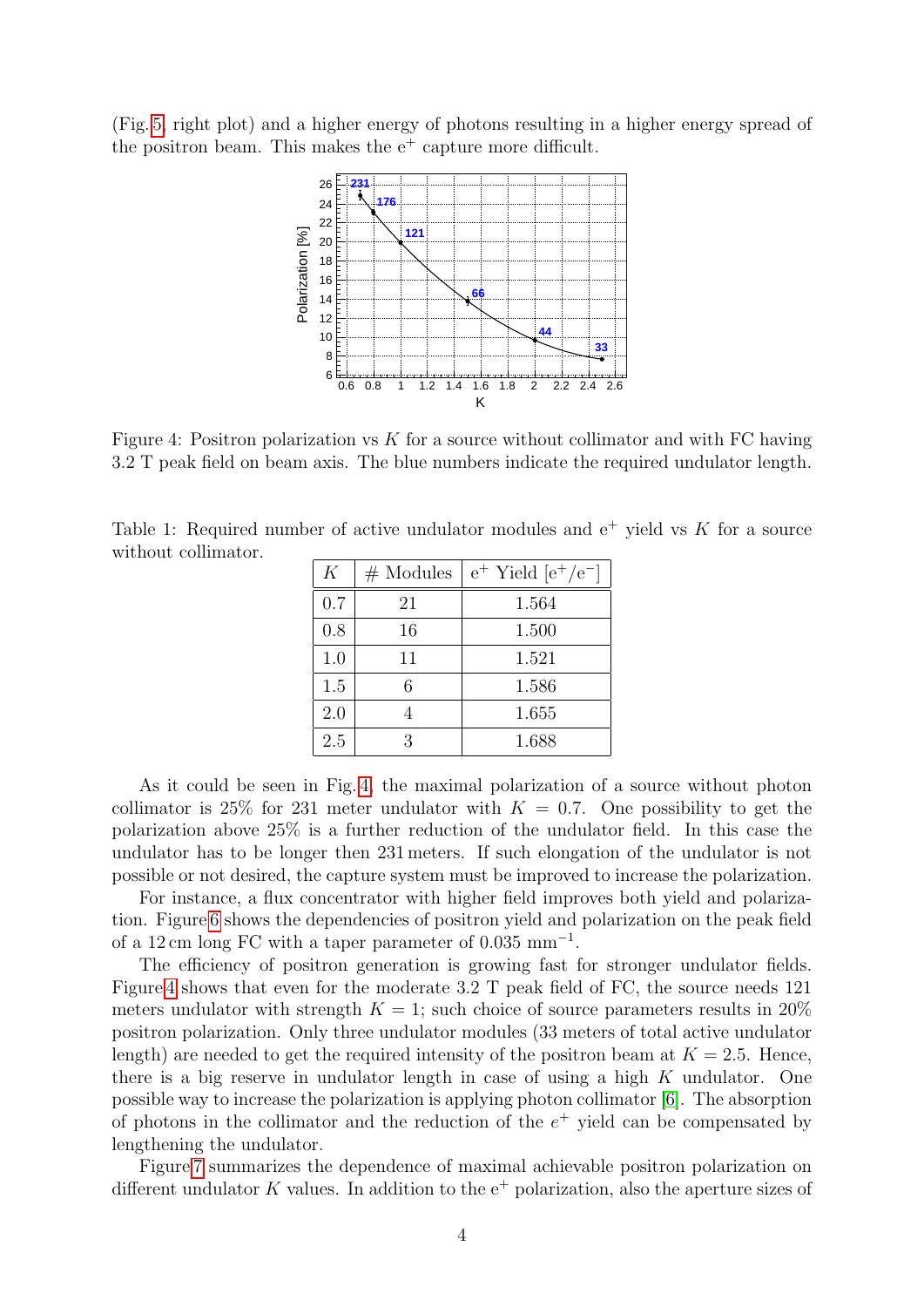

Figure 5: Average power (left) and radius (right) of photon beam on the target.

<span id="page-4-0"></span>

<span id="page-4-1"></span>Figure 6: Positron yield and polarization of a source with 231 m undulator and a flux concentrator with different peak fields at the entrance of FC  $(B_{ini})$ . FC length is 12 cm, FC taper parameter is  $0.035$  mm<sup>-1</sup>.

photon collimators and the required (for 1.5  $e^+/e^-$ ) undulator lengths are shown as red and blue numbers respectively. 54% polarization can be reached with a photon collimator having 0.9 mm aperture radius and  $K = 2.5$ . The source with  $K = 1$  requires a lower collimator aperture  $(r = 0.7 \text{ mm})$  and the e<sup>+</sup> polarization is about 41%.

# 3 Deposited Energy, Temperature Rise and Thermal Stess in Target

To get 54% polarization while keeping the yield at 1.5  $e^+/e^-$  for a source with  $K = 2.5$ , the undulator length has to be increased from 33 meters (Fig. [4\)](#page-3-0) to 176 meters (Fig. [7\)](#page-5-0). In spite of the major part of photon power will be absorbed in collimator, and the peak energy deposition in the target will be increased significantly. Therefore, the heat load and the thermal stress induced in the target have to be studied thoroughly. First, the energy deposition in the target has been calculated in FLUKA for a single bunch (see left plot in Fig. [8\)](#page-5-1). In this figure, the density of deposited energy is shown as a function of the transverse (to the beam direction) coordinate  $x$ . In the second step, the target rotation with  $100 \,\mathrm{m/s}$  tangential speed has been taken into account. To simplify our model, this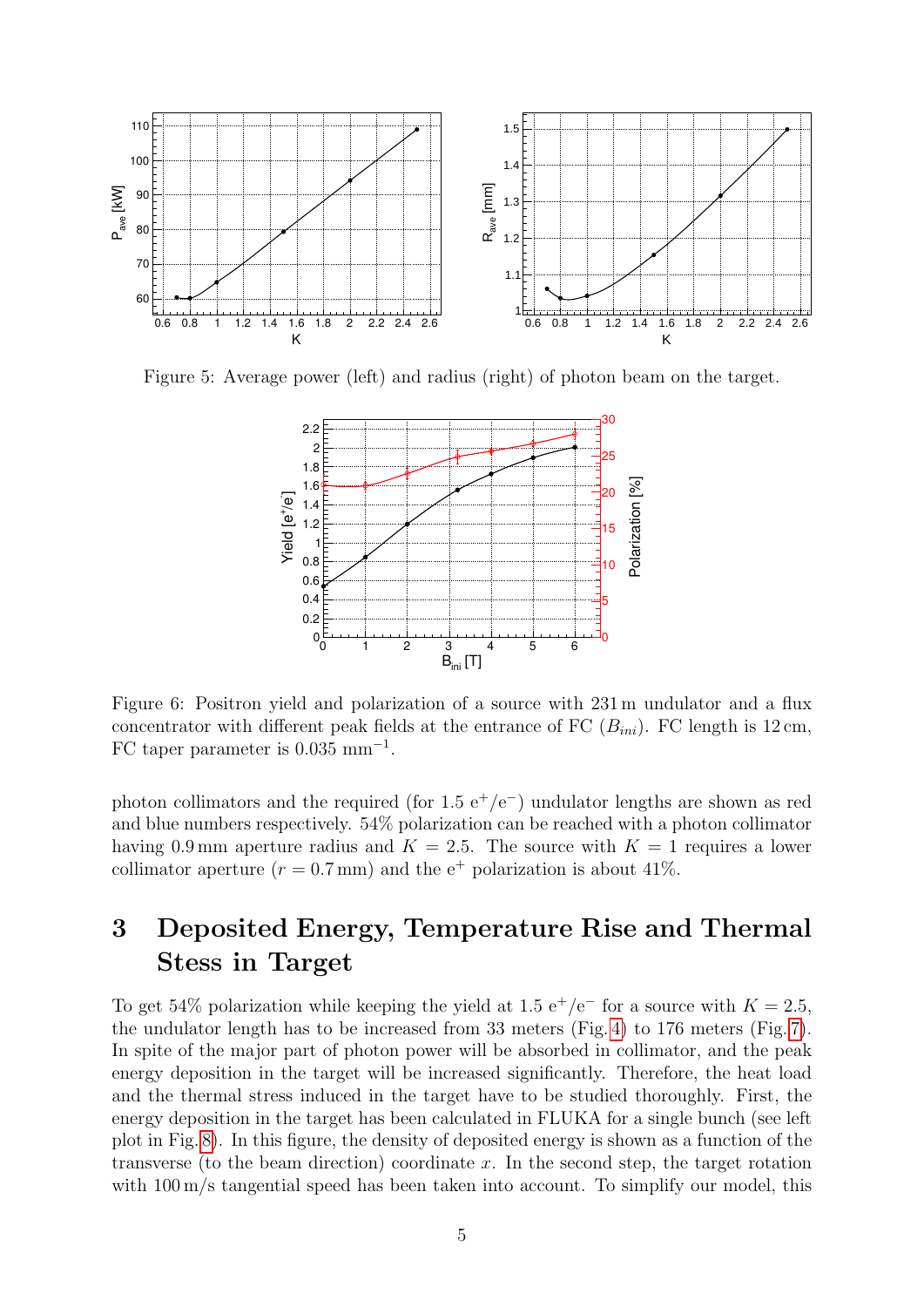

<span id="page-5-0"></span>Figure 7: Positron polarization vs  $K$  for a source with collimator. The red numbers indicate the aperture radius of collimator and the blue numbers show the required undulator length.

rotation has been simulated by the motion in x-direction only: the distribution shown in Fig. [8](#page-5-1) (left) has been shifted in x-direction after every bunch. The right plot in Fig. 8 shows the resulting profile of deposited energy along x-axis for 366 ns bunch separation. The energy density in the moving target saturates after few hundred bunches at the level of about  $1.2 \,\text{GeV}$  per cm<sup>3</sup>. The ratio of maxima in right and left plots shown in Fig. [8](#page-5-1) defines the "bunch overlapping factor" for the rotated target.



<span id="page-5-1"></span>Figure 8: Deposited energy in the target after an one bunch (left) and after one pulse (right). Rotation of the target has been modelled as a motion in x-direction and the speed  $v = 100$  m/s. The undulator has a period  $\lambda = 4.3$  cm and  $K = 2.5$ . The collimator has an aperture  $R_c = 0.9$  mm.

The three dimensional spatial energy distribution deposited by one bunch scaled by the number of photons per bunch and multiplied by the bunch overlapping factor has been imported in ANSYS [\[8\]](#page-7-5). The temperature map after a bunch train is shown in Fig. [9](#page-6-1) (left). The maximal rise of temperature after one pulse is about 125◦C.

The fast increase of target temperature induces thermal stress. The stress distribution in the target shortly after the bunch train passed (82 ns delay) is shown in Fig. [9](#page-6-1) (right). The maximal thermal stress in the target is 224 MPa. This stress is about 25% of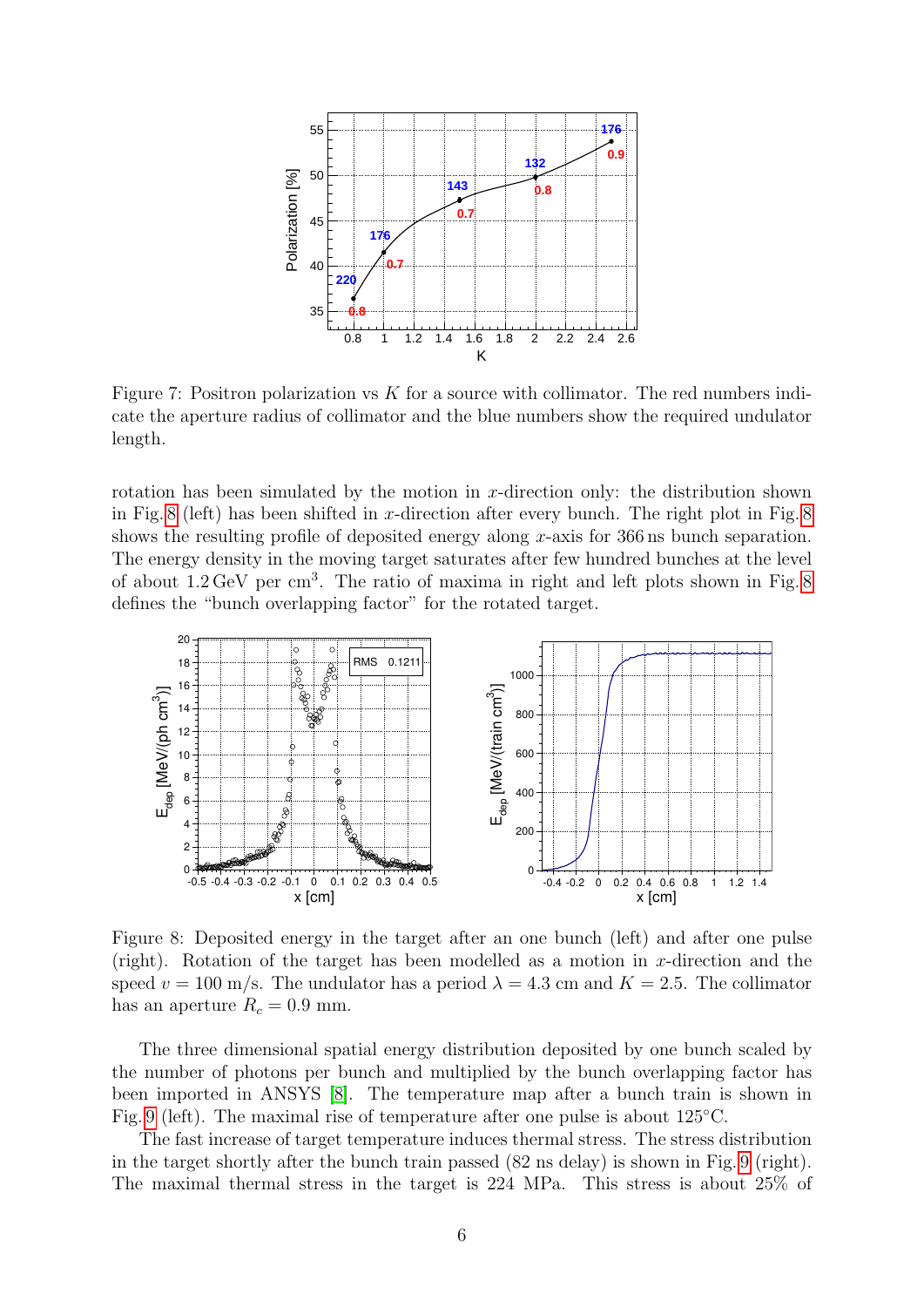tensile yield stress, and it is about 44% of the fatigue stress of untouched Ti6Al4V target material (grade 5, annealed) at  $10<sup>7</sup>$  cycles. The material properties of titanium alloy were taken from matweb.com database [\[9\]](#page-7-6). Such stress values (without taking into account the stress due to centrifugal forces of rotating wheel and without accumulating/superposition effects of multiple pulses) can be considered as safe. The region with highest stress is located on the beam axis and close to the back side of target.



<span id="page-6-1"></span>Figure 9: Maximal temperature after first pulse (left) and equivalent von-Mises stress in the rotated target shortly after the pulse has passed the target (right). Undulator period  $\lambda = 4.3$  cm,  $K = 2.5$ ; collimator aperture  $R_c = 0.9$  mm; target rotation speed  $v = 100 \text{ m/s}.$ 

#### 4 Summary

The simulations of a positron source with a helical undulator, 4.3 cm period, using a 500 GeV electron beam show that a positron beam with 25% polarization can be generated without photon collimator; only the magnetic field of the undulator has to be reduced  $(K = 0.7)$ . The required undulator length is 231 m. The polarization can be increased up to 54% by applying an undulator with  $K = 2.5$  and a collimator with 0.9 mm aperture. However, the energy deposited in target and the induced stress are high. So, the maximal thermal stress in the target is increased up to 224 MPa shortly after the photon pulse left the target. It does not destroy the target. To be sure that the target withstands the heat load and mechanical stress during a long time source operation, the model used in ANSYS simulations has to be extended: the centrifugal forces of rotating wheel has to be added and the accumulating/superposition effects of multiple pulses have to be studied too. In addition, a method has to be found to evaluate the fatigue stress and the consequences for the target and collimator material.

### References

<span id="page-6-0"></span>[1] E. Baynham et al., "The development of a superconducting undulator for the ILC positron source", in Proceedings of the 23st Particle Accelerator Conference, 4-8 May 2009, Vancouver, Canada, 1839-1843.